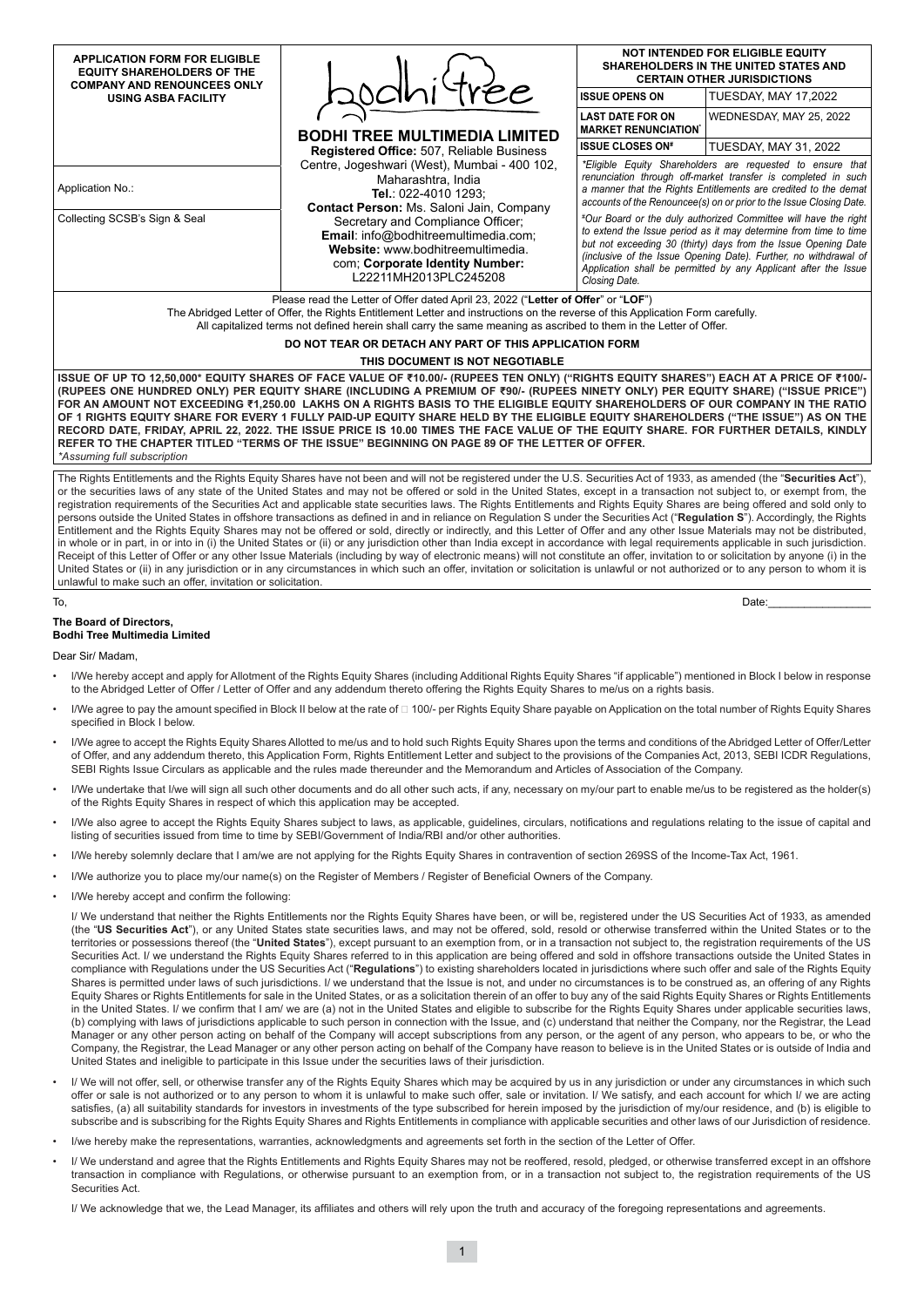# **1. NAME AND CONTACT DETAILS OF APPLICANT**

|                                                                                                                                                                                                                                                                                                                                                                                                                                                                                                                                                                                                                                                                                                                                                                           |  | Name of Sole/First Applicant |                                                                                                        |  |  |  |  |                             |  |  |              |                                                     |  |  |                            |  |  |  |                               |  |  |  |  |
|---------------------------------------------------------------------------------------------------------------------------------------------------------------------------------------------------------------------------------------------------------------------------------------------------------------------------------------------------------------------------------------------------------------------------------------------------------------------------------------------------------------------------------------------------------------------------------------------------------------------------------------------------------------------------------------------------------------------------------------------------------------------------|--|------------------------------|--------------------------------------------------------------------------------------------------------|--|--|--|--|-----------------------------|--|--|--------------|-----------------------------------------------------|--|--|----------------------------|--|--|--|-------------------------------|--|--|--|--|
| <b>Name of Second Applicant</b>                                                                                                                                                                                                                                                                                                                                                                                                                                                                                                                                                                                                                                                                                                                                           |  |                              |                                                                                                        |  |  |  |  |                             |  |  |              |                                                     |  |  |                            |  |  |  |                               |  |  |  |  |
| <b>Name of Third Applicant</b>                                                                                                                                                                                                                                                                                                                                                                                                                                                                                                                                                                                                                                                                                                                                            |  |                              |                                                                                                        |  |  |  |  |                             |  |  |              |                                                     |  |  |                            |  |  |  |                               |  |  |  |  |
|                                                                                                                                                                                                                                                                                                                                                                                                                                                                                                                                                                                                                                                                                                                                                                           |  |                              |                                                                                                        |  |  |  |  |                             |  |  |              |                                                     |  |  |                            |  |  |  |                               |  |  |  |  |
| <b>Name of Fourth Applicant</b>                                                                                                                                                                                                                                                                                                                                                                                                                                                                                                                                                                                                                                                                                                                                           |  |                              |                                                                                                        |  |  |  |  |                             |  |  |              |                                                     |  |  |                            |  |  |  |                               |  |  |  |  |
| <b>Indian Address</b>                                                                                                                                                                                                                                                                                                                                                                                                                                                                                                                                                                                                                                                                                                                                                     |  |                              |                                                                                                        |  |  |  |  |                             |  |  |              |                                                     |  |  |                            |  |  |  |                               |  |  |  |  |
| Email                                                                                                                                                                                                                                                                                                                                                                                                                                                                                                                                                                                                                                                                                                                                                                     |  |                              |                                                                                                        |  |  |  |  |                             |  |  |              |                                                     |  |  |                            |  |  |  |                               |  |  |  |  |
| Telephone / Mobile No.                                                                                                                                                                                                                                                                                                                                                                                                                                                                                                                                                                                                                                                                                                                                                    |  |                              |                                                                                                        |  |  |  |  |                             |  |  |              |                                                     |  |  |                            |  |  |  |                               |  |  |  |  |
| PERMANENT ACCOUNT NUMBER (PAN)                                                                                                                                                                                                                                                                                                                                                                                                                                                                                                                                                                                                                                                                                                                                            |  |                              |                                                                                                        |  |  |  |  |                             |  |  |              |                                                     |  |  |                            |  |  |  |                               |  |  |  |  |
| <b>Sole/First Applicant</b>                                                                                                                                                                                                                                                                                                                                                                                                                                                                                                                                                                                                                                                                                                                                               |  |                              |                                                                                                        |  |  |  |  |                             |  |  |              |                                                     |  |  |                            |  |  |  |                               |  |  |  |  |
| <b>Second Applicant</b>                                                                                                                                                                                                                                                                                                                                                                                                                                                                                                                                                                                                                                                                                                                                                   |  |                              |                                                                                                        |  |  |  |  |                             |  |  |              |                                                     |  |  |                            |  |  |  |                               |  |  |  |  |
| <b>Third Applicant</b>                                                                                                                                                                                                                                                                                                                                                                                                                                                                                                                                                                                                                                                                                                                                                    |  |                              |                                                                                                        |  |  |  |  |                             |  |  |              |                                                     |  |  |                            |  |  |  |                               |  |  |  |  |
| <b>Fourth Applicant</b>                                                                                                                                                                                                                                                                                                                                                                                                                                                                                                                                                                                                                                                                                                                                                   |  |                              |                                                                                                        |  |  |  |  |                             |  |  |              |                                                     |  |  |                            |  |  |  |                               |  |  |  |  |
| Note: Non-resident Applicants applying on non-repatriation basis should select "Resident".<br><b>DEPOSITORY ACCOUNT DETAILS</b> : please provide your DP ID and Client ID (Please tick $\checkmark$ for NSDL or CDSL): $-\Box$ NSDL $\Box$ CDSL<br>For NSDL enter 8 digit DP ID followed by 8 digit Client ID / For CDSL enter 16 digit Client ID<br>Note: Allotment of Rights Equity Shares shall be made in dematerialized form only.                                                                                                                                                                                                                                                                                                                                   |  |                              |                                                                                                        |  |  |  |  |                             |  |  |              |                                                     |  |  |                            |  |  |  |                               |  |  |  |  |
| <b>APPLICATION DETAILS</b><br>Rights Equity Shares (Including additional Rights Equity Shares) applied for [Block I]<br>(₹ in Figures)                                                                                                                                                                                                                                                                                                                                                                                                                                                                                                                                                                                                                                    |  |                              | Total amount payable on application @ ₹ 100/- per Rights Equity Share [Block II] = [Block I] x ₹ 100/- |  |  |  |  |                             |  |  |              |                                                     |  |  | (₹ in Words)               |  |  |  |                               |  |  |  |  |
|                                                                                                                                                                                                                                                                                                                                                                                                                                                                                                                                                                                                                                                                                                                                                                           |  |                              |                                                                                                        |  |  |  |  |                             |  |  |              |                                                     |  |  |                            |  |  |  |                               |  |  |  |  |
| PAYMENT DETAILS [IN CAPITAL LETTERS]                                                                                                                                                                                                                                                                                                                                                                                                                                                                                                                                                                                                                                                                                                                                      |  |                              |                                                                                                        |  |  |  |  |                             |  |  |              |                                                     |  |  |                            |  |  |  |                               |  |  |  |  |
| Amount Blocked (₹ in figures) :                                                                                                                                                                                                                                                                                                                                                                                                                                                                                                                                                                                                                                                                                                                                           |  |                              |                                                                                                        |  |  |  |  |                             |  |  | (₹ in Words) |                                                     |  |  |                            |  |  |  |                               |  |  |  |  |
| ASBA BANK A/c No.                                                                                                                                                                                                                                                                                                                                                                                                                                                                                                                                                                                                                                                                                                                                                         |  |                              |                                                                                                        |  |  |  |  |                             |  |  |              |                                                     |  |  |                            |  |  |  |                               |  |  |  |  |
| Name of ASBA Bank Account Holder:                                                                                                                                                                                                                                                                                                                                                                                                                                                                                                                                                                                                                                                                                                                                         |  |                              |                                                                                                        |  |  |  |  |                             |  |  |              |                                                     |  |  |                            |  |  |  |                               |  |  |  |  |
| <b>SCSB Name and Address:</b>                                                                                                                                                                                                                                                                                                                                                                                                                                                                                                                                                                                                                                                                                                                                             |  |                              |                                                                                                        |  |  |  |  |                             |  |  |              |                                                     |  |  |                            |  |  |  |                               |  |  |  |  |
| I/We authorize the SCSB to block the amount specified above as part of the ASBA process. I/ We confirm that I/ we are making the payment towards my/our application through<br>my/ our bank account only and not using any third-party bank account for making such payment. Further, I/we confirm that the ASBA Account is held in my/our own name.<br><b>SIGNATURE OF ASBA BANK ACCOUNT HOLDER</b><br>Sole/First Account Holder                                                                                                                                                                                                                                                                                                                                         |  |                              |                                                                                                        |  |  |  |  | Second Joint Account Holder |  |  |              |                                                     |  |  | Third Joint Account Holder |  |  |  | Fourth Joint Account Holder   |  |  |  |  |
| Note: Signature(s) as per the specimen recorded with the SCSB. In case of joint shareholders, all the joint shareholders must sign in the same sequence as per<br>specimen recorded with the SCSB.<br><b>SIGNATURE OF APPLICANT(S)</b><br>I/We hereby confirm that I/we have read, understood and accept the terms and conditions of this Application Form, Rights Entitlement Letter,<br>Abridged Letter of Offer/ Letter of Offer. I/We hereby confirm that I/we have read the Instructions for filling up this Application Form given overleaf.<br>I/We understand that in case of Allotment of Rights Equity Shares to me/ us, my/our Beneficiary Account as mentioned in this Application Form would get credited to<br>the extent of allotted Rights Equity Shares. |  |                              |                                                                                                        |  |  |  |  |                             |  |  |              |                                                     |  |  |                            |  |  |  |                               |  |  |  |  |
| Sole/First Applicant<br>Note: Signature(s) as per the specimen recorded with the Depository. In case of joint shareholders, all the joint shareholders must sign in the same sequence as per<br>specimen recorded with the Depository.                                                                                                                                                                                                                                                                                                                                                                                                                                                                                                                                    |  |                              |                                                                                                        |  |  |  |  | Second Joint Applicant      |  |  |              | <b>BODHI TREE MULTIMEDIA LIMITED - RIGHTS ISSUE</b> |  |  | Third Joint Applicant      |  |  |  | Fourth Joint Applicant        |  |  |  |  |
|                                                                                                                                                                                                                                                                                                                                                                                                                                                                                                                                                                                                                                                                                                                                                                           |  |                              |                                                                                                        |  |  |  |  |                             |  |  |              | ACKNOWLEDGEMENT SLIP FOR APPLICANT                  |  |  |                            |  |  |  | <b>APPLICATION FORM NO.</b>   |  |  |  |  |
| Received from                                                                                                                                                                                                                                                                                                                                                                                                                                                                                                                                                                                                                                                                                                                                                             |  |                              |                                                                                                        |  |  |  |  |                             |  |  |              |                                                     |  |  |                            |  |  |  |                               |  |  |  |  |
| DP ID and Client ID<br>Amount blocked (₹ in figures)                                                                                                                                                                                                                                                                                                                                                                                                                                                                                                                                                                                                                                                                                                                      |  |                              |                                                                                                        |  |  |  |  | Bank &                      |  |  |              |                                                     |  |  |                            |  |  |  | Collecting SCSB's Sign & Seal |  |  |  |  |
| ASBA Account No.                                                                                                                                                                                                                                                                                                                                                                                                                                                                                                                                                                                                                                                                                                                                                          |  |                              |                                                                                                        |  |  |  |  | <b>Branch</b>               |  |  |              |                                                     |  |  |                            |  |  |  |                               |  |  |  |  |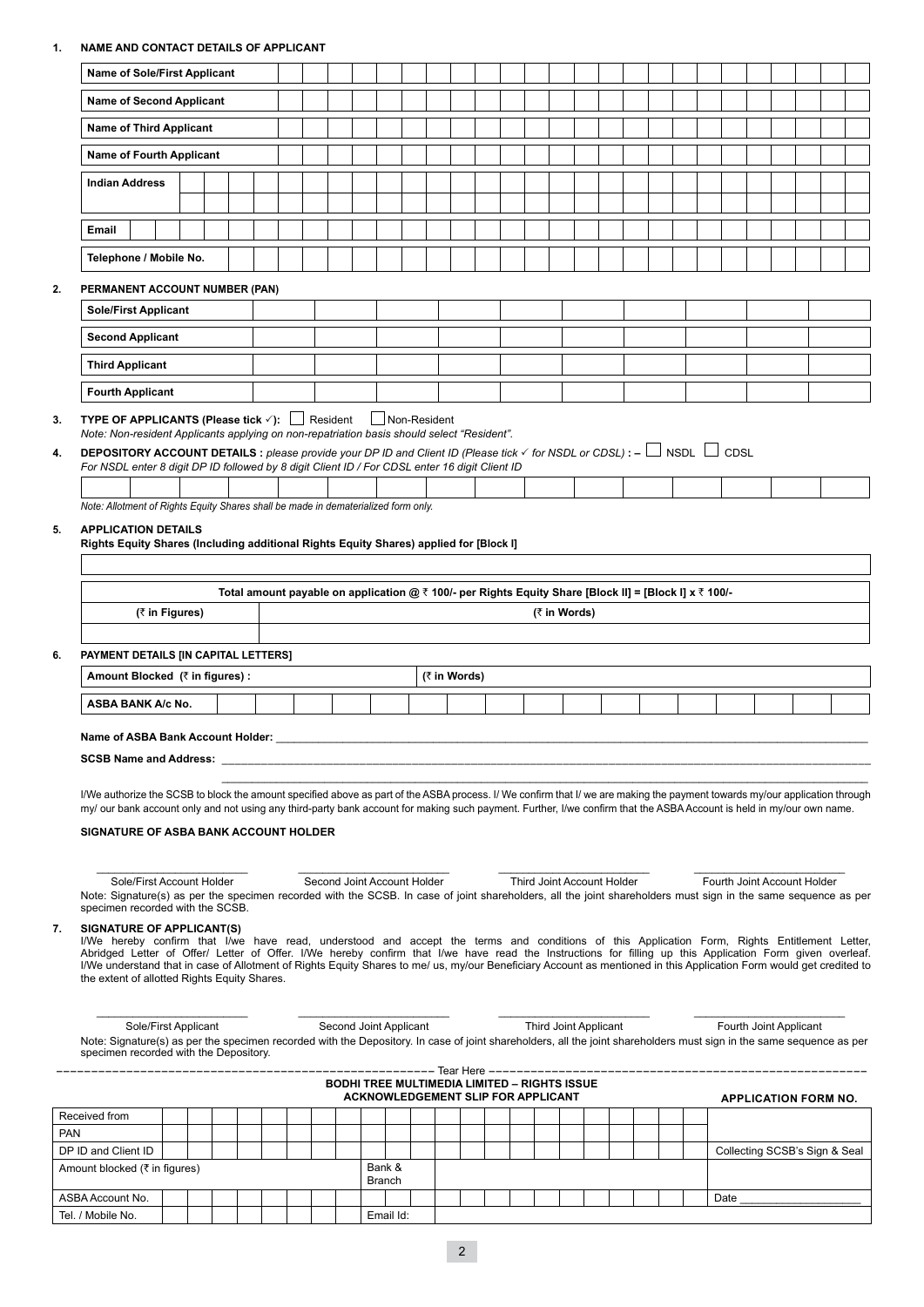### **GENERAL INSTRUCTION**

- (i) Please read the instructions printed on the Application Form carefully.
- (ii) The Application Form can be used by both the Eligible Equity Shareholders and the Renouncees.
- (iii) Please read the Letter of Offer, and any addenda thereto along with the instructions carefully to understand the Application process and applicable settlement process. All references in this Application Form to the "Abridged Letter of Offer" are to the Abridged Letter of Offer read together with the Letter of Offer and any addenda thereto. For accessing the Letter of Offer, the Abridged Letter of Offer, and any addenda thereto and the Application Form, please refer to the links provided below on page 4 of this Application Form.
- **(iv) In accordance with Regulation 76 of the SEBI ICDR Regulations, the SEBI Rights Issue Circulars and the ASBA Circulars, all Investors desiring to make an Application in this Issue are mandatorily required to use the ASBA process. Investors should carefully read the provisions applicable to such Applications before making their Application through ASBA. For details, see "***Terms of Issue - Procedure for Application through the ASBA Process***" on page 100 of the Letter of Offer.**
- (v) Applications should be submitted to the Designated Branch of the SCSB or made online/electronic through the website of the SCSBs (if made available by such SCSB) for authorizing such SCSB to block Application Money payable on the Application in their respective ASBA Accounts. Please note that on the Issue Closing Date for Applications through ASBA process will be uploaded until 5.00 p.m. (Indian Standard Time) or such extended time as permitted by the Stock Exchanges.
- (vi) Please note that in accordance with Regulation 77A of the SEBI (ICDR) Regulations read with the SEBI Rights Issue Circulars, the credit of Rights Entitlements and Allotment of Rights Equity Shares shall be made in dematerialized form only. Accordingly, Eligible Equity Shareholders holding Equity Shares in physical form as on Record Date and desirous of subscribing to Rights Equity Shares in this Issue are advised to furnish the details of their demat account to the Registrar or our Company at least two clear Working Days prior to the Issue Closing Date, to enable the credit of their Rights Entitlements in their respective demat accounts at least one day before the Issue Closing Date. For further details, see "*Procedure for Application*" beginning on page 98 of the Letter of Offer.
- (vii) Application should be complete in all respects. The Application Form found incomplete with regard to any of the particulars required to be given therein, and/or which are not completed in conformity with the terms of the Letter of Offer, the Abridged Letter of Offer, the Rights Entitlement Letter and the Application Form are liable to be rejected. **The Application Form must be filled in English.**
- (viii) An Investor, wishing to participate in this Issue through the ASBA facility, is required to have an ASBA enabled bank account with an SCSB, prior to making the Application and is required to provide necessary details, including details of the ASBA Account, authorizing the SCSB to block an amount equal to the Application Money in the ASBA Account mentioned in the Application Form. **Please note that only those Investors who have a demat account can apply through ASBA facility.**
- (ix) In case of non-receipt of Application Form, Application can be made on plain paper mentioning all necessary details as mentioned under the section Terms of Issue -"*Application on Plain Paper under ASBA process*" on page 98 of the Letter of Offer.
- (x) An Eligible Equity Shareholder shall submit the plain paper Application to the Designated Branch of the SCSB for authorizing such SCSB to block Application Money in the said bank account maintained with the same SCSB. **Applications on plain paper will not be accepted from any address outside India.**
- (xi) Applications should not be submitted to the Banker to the Issue or Escrow Collection Bank (assuming that such Escrow Collection Bank is not an SCSB), our Company or the Registrar or the Lead Manager.
- (xii) All Applicants, and in the case of Application in joint names, each of the joint Applicants, should mention their PAN allotted under the Income-tax Act, irrespective of the amount of the Application. Except for Applications on behalf of the Central or the State Government, the residents of Sikkim and the officials appointed by the courts, **Applications without PAN will be considered incomplete and are liable to be rejected. With effect from August 16, 2010, the demat accounts for Investors for**  which PAN details have not been verified shall be "suspended for credit" and no Allotment and credit of Rights Equity Shares pursuant to this Issue shall **be made into the accounts of such Investors. Investors must ensure that their PAN is linked with Aadhaar and are in compliance with CBDT notification dated Feb 13, 2020 and press release dated June 25, 2021 read with press release dated September 17, 2021. Further, in case of Application in joint names, each of the joint Applicants should sign the Application Form.**
- (xiii) In case of Application through ASBA facility, all payments will be made only by blocking the amount in the ASBA Account. **Cash payment or payment by cheque or demand draft or pay order or NEFT or RTGS or through any other mode is not acceptable for application through ASBA process.** In case payment is made in contravention of this, the Application will be deemed invalid and the Application Money will be refunded and no interest will be paid thereon.
- (xiv) For physical Applications through ASBA at Designated Branches of SCSB, signatures should be either in English or Hindi or in any other language specified in the Eighth Schedule to the Constitution of India. Signatures other than in any such language or thumb impression must be attested by a Notary Public or a Special Executive Magistrate under his/her official seal. The Investors must sign the Application as per the specimen signature recorded with the Company / Registrar / depositories.
- (xv) In case of joint holders and physical Applications through ASBA process, all joint holders must sign the relevant part of the Application Form in the same order and as per the specimen signature(s) recorded with the SCSB. In case of joint Applicants, reference, if any, will be made in the first Applicant's name and all communication will be addressed to the first Applicant.
- (xvi) All communication in connection with Application for the Rights Equity Shares, including any change in contact details of the Eligible Equity Shareholders should be addressed to the Registrar prior to the date of Allotment in this Issue quoting the name of the first/sole Applicant, folio numbers (for Eligible Equity Shareholders who hold Equity Shares in physical form as on Record Date) /DP ID and Client ID and Application Form number, as applicable. In case of any change in contact details of the Eligible Equity Shareholders, the Eligible Equity Shareholders should also send the intimation for such change to the respective depository participant, or to our Company or the Registrar in case of Eligible Equity Shareholders holding Equity Shares in physical form.
- (xvii) Only Eligible Equity Shareholders who are eligible to subscribe for Rights Entitlement and Rights Equity Shares in their respective jurisdictions under applicable securities laws are eligible to participate.
- (xviii) Only the Investors holding Equity Shares in demat form or the Physical Shareholders who furnish the details of their demat accounts to the Registrar not later than two Working Days prior to the Issue Closing Date, are eligible to participate through the ASBA process. In accordance with the SEBI Rights Issue Circulars, the Eligible Equity Shareholders, who hold Equity Shares in physical form as on Record Date and who have not furnished the details of their demat account to the Registrar or our Company at least two Working Days prior to the Issue Closing Date shall not be eligible to apply in this Rights Issue.
- (xix) Please note that ASBA Applications may be submitted at all designated branches of the SCSBs available on the SEBI website at https://www.sebi.gov.in/sebiweb/other/ OtherAction.do?doRecognisedFpi=yes&intmId=34, updated from time to time, or at such other website as may be prescribed by SEBI from time to time. In addition, Applicants should consult with the relevant SCSB to ensure that there is no statutory / regulatory action restricting the Application being submitted through them.
- (xx) Investors are required to ensure that the number of Rights Equity Shares applied for by them do not exceed the prescribed limits under the applicable law.
- **(xxi) The Investors shall submit only one Application Form for the Rights Entitlements available in a particular demat account.** In case of Investors who have provided details of demat account in accordance with the SEBI (ICDR) Regulations such Investors will have to apply for the Rights Equity Shares from the same demat account in which they are holding the Rights Entitlements and in case of multiple demat accounts; the Investors are required to submit a separate Application Form for each demat account.
- **(xxii) Please note that incorrect depository account details or PAN or Application Forms without depository account details shall be treated as incomplete and shall be rejected.**
- (xxiii) Our Company, in consultation with the Lead Manager, reserves the right to treat as invalid any Application Form which: (i) appears to our Company or its agents to have been executed in, electronically transmitted from or dispatched from the United States or other jurisdictions where the offer and sale of the Rights Equity Shares is not permitted under laws of such jurisdictions; (ii) does not include the relevant certifications set out in the Application Form, including to the effect that the person submitting and/or renouncing the Application Form is not in the United States and eligible to subscribe for the Rights Equity Shares under applicable securities laws, and such person is complying with laws of jurisdictions applicable to such person in connection with this Issue; or (iii) where either a registered Indian address is not provided or where our Company believes acceptance of such Application Form may infringe applicable legal or regulatory requirements; and our Company shall not be bound to issue or allot any Rights Equity Shares in respect of any such Application Form.
- **(xxiv)PLEASE NOTE THAT CREDIT OF THE RIGHTS ENTITLEMENTS IN THE DEMAT ACCOUNT DOES NOT, PER SE, ENTITLE THE INVESTORS TO THE RIGHTS EQUITY SHARES AND THE INVESTORS HAVE TO SUBMIT APPLICATION FOR THE RIGHTS EQUITY SHARES ON OR BEFORE THE ISSUE CLOSING DATE AND MAKE PAYMENT OF THE APPLICATION MONEY. FOR DETAILS, SEE "TERMS OF THE ISSUE – PROCEDURE FOR APPLICATION" ON PAGE 98 of the Letter of Offer.**
- (xxv) In place of Application number, Investors can mention the reference number of the e-mail received from Registrar informing about their Rights Entitlement or last eight digits of the demat account. Alternatively, SCSBs may mention their internal reference number in place of application number.
- **(xxvi)Please note that the Rights Entitlements which are neither renounced nor subscribed by the Investors on or before the Issue Closing Date shall lapse and shall be extinguished after the Issue Closing Date.**